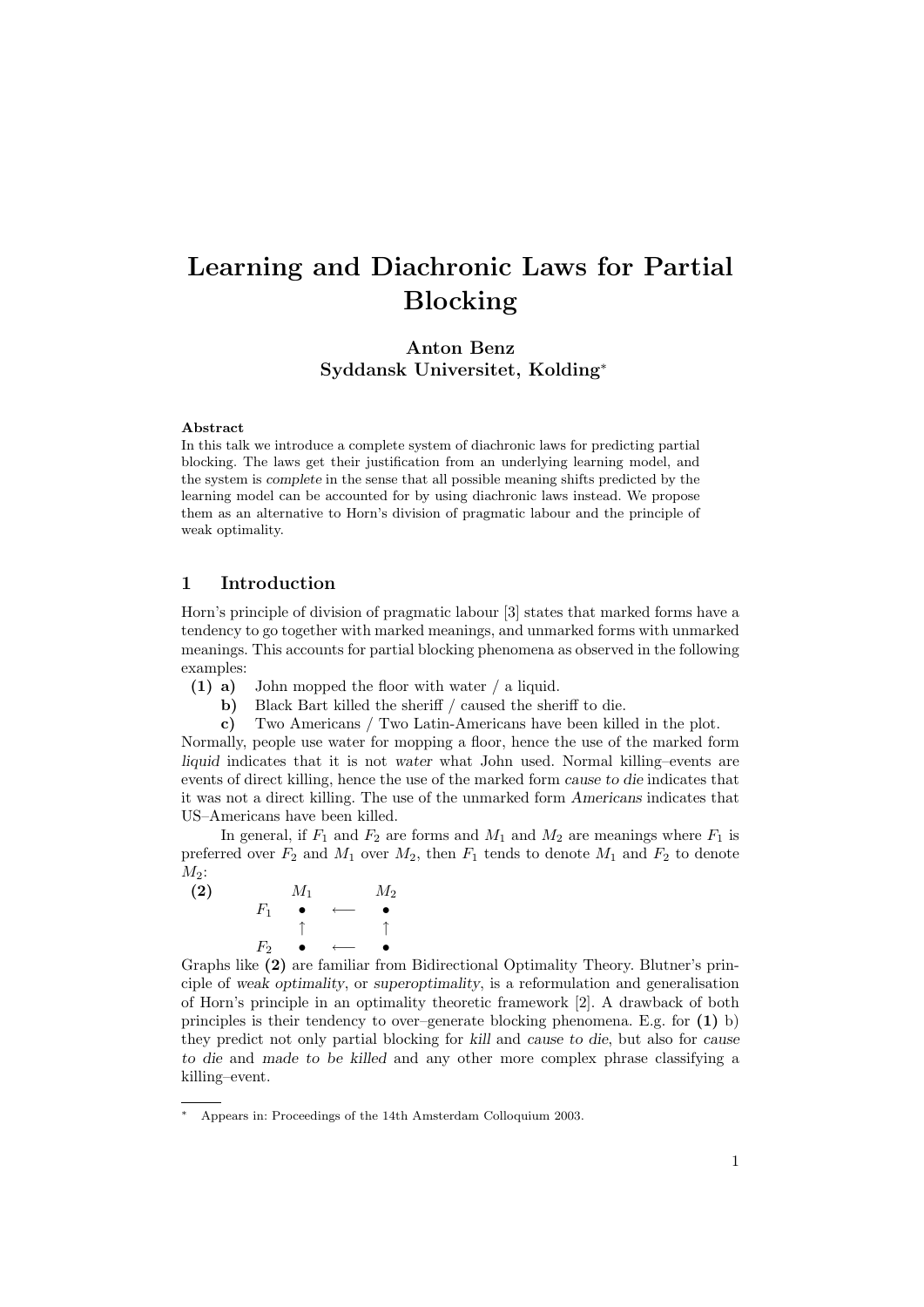In this talk we are going to explain partial blocking by diachronic laws derived from an underlying learning model. The fundamental learning principle of this model can be summarised as follows: If in every situation where a form  $F$  with meaning f is used for classifying some entity it turns out that this entity is of a stronger type  $t \leq f$ , then the language users will learn to use F as meaning t. This strengthened meaning remains defeasible in principle, hence we call it associated meaning.

What do we mean by diachronic law? Let  $\{F_0, \ldots, F_n\}$  be a set of forms. We assume that they can be linearly ordered according to their complexity. Then a diachronic law will have the form: If in a diachronic stage i the semantic relations between  $F_0, \ldots, F_n$  are such and such and there occur only entities of type  $t_0, \ldots, t_m$ , then the semantic relations in stage  $i + 1$  will be these and that.

As an example we consider  $(1)$  a). We can simplify and assume that there are only entities of two types:  $t_0 = +water$  and  $t_1 = -water$ . Further we can assume that there are only three forms to be considered:  $F_0 = \text{water}, F_1 = \text{something that}$ is not water, and  $F_2 =$  liquid.  $F_0$  is less marked than  $F_2$ , and  $F_2$  less marked than  $F_1$ . When is there a reason to use  $F_2 =$  liquid for classifying something that John uses for mopping the floor? If it is water, then the speaker will see that it is water, and hence the choice of the form water is most economic. There will never be a reason to use liquid, only if, in fact, it is something different from water what John uses. The above learning rule implies that the form liquid gets associated with the meaning  $-water$ . This can be turned into a law:

(A) If in stage i  $F_0$  is the most economic form with meaning  $t_0$ ,  $F_1$  with meaning  $t_1$ , and  $F_2$  with meaning  $t_0 \vee t_1$ , and if  $F_0 < F_2 < F_1$ , then in stage  $i+1$  $F_2$  is associated with  $t_1$ .

This law does not make reference to the type of entities occurring in stage  $i$ . In (1) b) the reason why kill gets associated with direct killing seems to be that normally only direct killings occur. The fact that only some types are realised gives rise to another list of laws. We will present a complete list. Fortunately, there is only a small number: If we concentrate on the case for two basic types  $t_0, t_1$  as in  $(1)$  a), then there are in addition to  $(A)$  only five laws describing all possible ways of how strengthening of meaning can develop.

## 2 Diachronic Laws in the Situation with two Basic Types

We promised to explain partial blocking by diachronic laws derived from an underlying learning model. First, we provide for a classification of utterance situations where the speaker has to make a choice between forms. Then we shortly introduce the formal learning model. Finally, we show how to derive diachronic laws from this model and use them for determining how and when Horn situations can develop out of Blutner–squares (2).

Is there a complete characterisation of all possible diachronic processes in terms of laws of diachronic change? Given a set of semantically synonymous expressions, how and when can associative learning and speaker's preferences lead to a change in interpretation? We work out an answer for the situation with two basic types.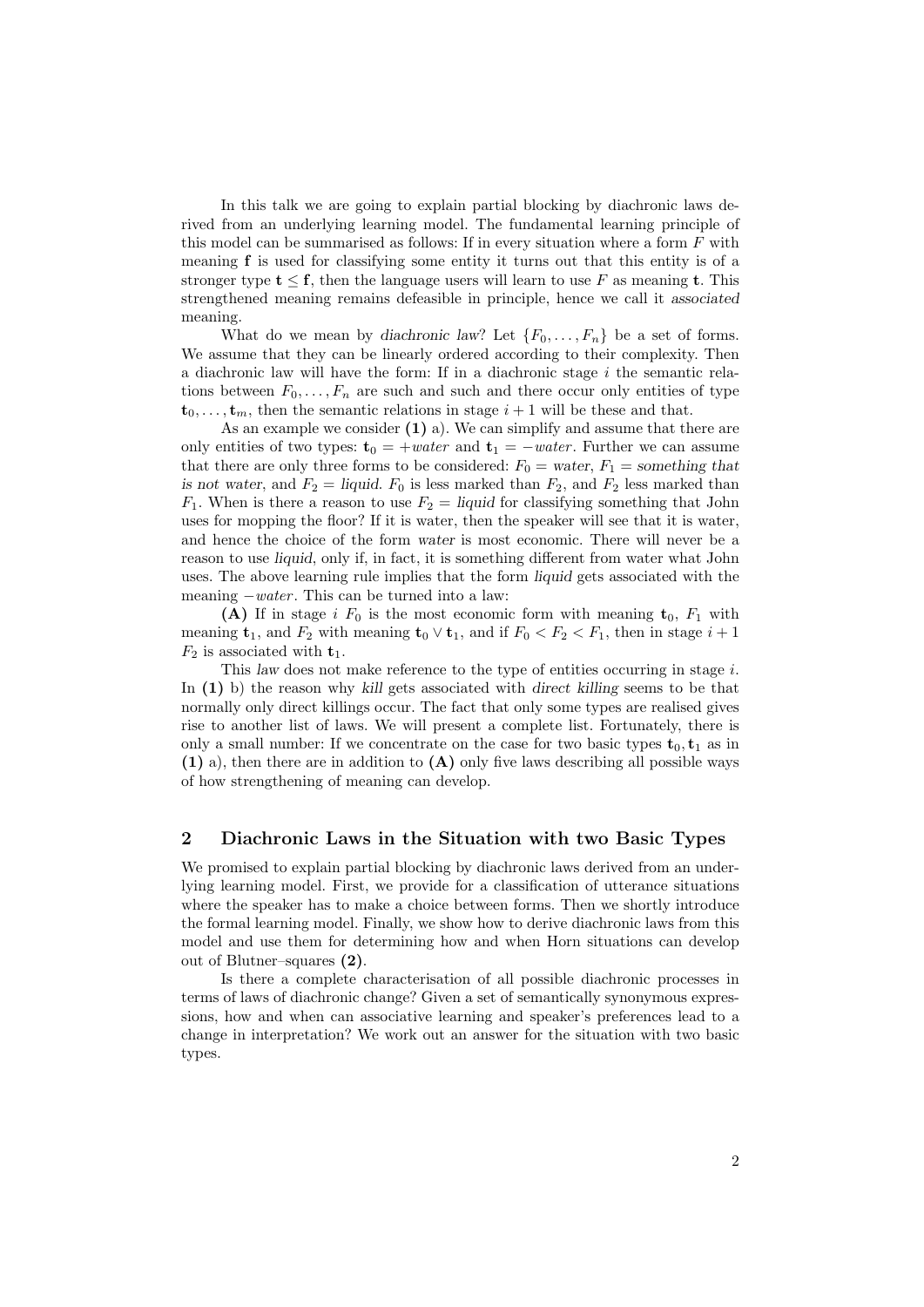#### 2.1 The Classification of Utterance Situations

We make the following assumptions about the utterance situations: The speaker wants to classify some object or event  $e$  as being of some type  $f$ . It is common ground that he knows e. Hence we represent an utterance situation where the speaker has to make his choice for a form F by a pair  $\langle e, \mathbf{f} \rangle$ . Lets assume that the classified entities can differ only with respect to one feature and that attribute–value functions that represent the meanings can have only three values, namely  $\{-1,0,1\}$ . Let m be a feature and  $[i] := \{F \in \mathcal{F} \mid [F](m) = i\}$ , where  $[F]$  is the attribute–value function representing the meaning of F. Let  $\preceq$  be a linear well–founded order on F with meaning:  $F \prec F'$  iff  $F'$  is more complex than F. It follows that for each [i] there is a unique minimal form in  $[i]$ . As the speaker will choose the most preferred form, he has to consider only three forms: The minimal elements of [−1], [0] and [1].

In general, if we consider a situation with two basic types  $t_0$  and  $t_1$ , then there are only three forms  $F_0, F_1, F_2$  the speaker has to consider for making his choice. Without loss of generality we can assume that  $[F_0] = \mathbf{t}_0$ ,  $[F_1] = \mathbf{t}_1$  and  $[F_2] = \mathbf{t}_0 \vee \mathbf{t}_1$ . Hence,  $F_2$  always denotes the form with the wider meaning. We can further assume that in general  $F_0$  is preferred over  $F_1$ . Hence, we arrive at the following complete classification of all choice situations with two basic types:



The topmost form is the most preferred one, the lowest the least preferred. The vertical arrows indicate the speaker's preferences. The horizontal line means that the respective form has an extension which comprises the meaning of both types  $t_0$ and  $t_1$ . Examples are: Case I father, mother, one of the parents  $(F_0 \prec F_1 \prec F_2)$ ; Case II water, liquid, alcoholic essence  $(F_0 \prec F_2 \prec F_1)$ ; Case III American, North American, Latin American ( $F_2 \prec F_0 \prec F_1$ ). If  $F_0$  and  $F_1$  are adjacent, then the relation between their complexities is irrelevant. Future classifications of concrete examples is meant up to renaming of types and forms.

### 2.2 Associative Learning

We represent a diachronic stage by a triple  $\langle E, S, H \rangle$ : E is a set of utterance situations of the form  $\langle e, \mathbf{f} \rangle$ ; S is a function from E into forms F and represents the speaker's choice in all situations in E; and H is a function from  $\mathcal F$  into types and represents the hearer's interpretation of forms. The speaker's choice  $S(e, f)$  of a form F is successful in  $\langle e, f \rangle$  if  $e : H(F) \& H(F) \leq f$ , i.e. if e is of type  $H(F) = H(S(e, f))$ and if the hearer can therefore infer that it is of type f.

We present a model for associative learning as described above. Assume we are in stage  $\langle E, S, H \rangle$ . How does the new selection and interpretation strategies in the next stage look like? The basic ideas are:

- The hearer learns that the factual information of an utterance is stronger than its semantics.
- The speaker learns to exploit this situation.

Let us assume that  $F$  is a form that the speaker uses in the given stage; then:

 $H^+(F) := \min\{\mathbf{f} \in \mathbf{Type} \mid \mathbf{f} \leq H(F) \land \Vert F \Vert \subseteq \Vert \mathbf{f} \Vert\}$  (2.1)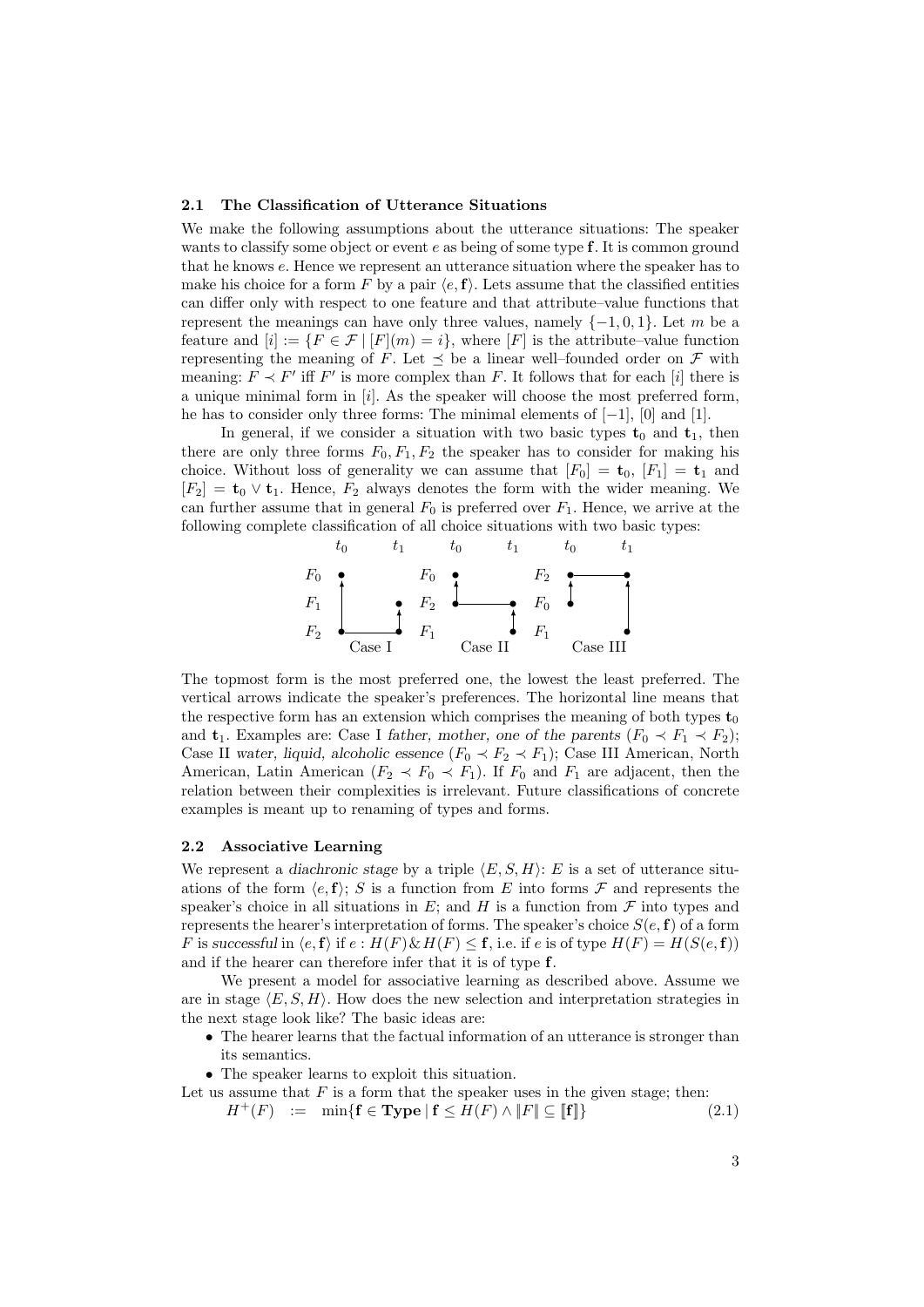$S^+(e, \mathbf{f}) \quad := \quad \min\{F \in NL \, | \, e : H^+(F) \leq \mathbf{f}\}.$  (2.2)

 $\llbracket f \rrbracket$  denotes the extension of f in E, i.e.  $\llbracket f \rrbracket := \{e \in E \mid e : f\}$ .  $\llbracket F \rrbracket$  is the set of all entities where the speaker has in fact used  $F$  to classify them, i.e.

$$
||F|| := \{e \in E \mid \exists \mathbf{f} : \langle e, \mathbf{f} \rangle \in E \land S(e, \mathbf{f}) = F\}.
$$
\n
$$
(2.3)
$$

For  $(1)$  a) this means: As there is only a reason to use liquid if the classified entity is not water, it follows that  $\|\textit{liquid}\| \subseteq \{e \in E \mid e : -water\} = \mathbb{I} - water\}.$  As there is no stronger type than  $-water$ , we find  $H^+(liquid) = -water$ . For (1) b) we find: In the initial stage only direct killings occur; it follows that  $||kill|| \subseteq \{e \in E \mid e :$ direct killing}. Hence,  $H^+(kill) = directly$  killing. In the following stage there will be a reason to use the form  $F' = \text{cause to die}$  only if an hitherto unusual indirect killing event occurs. It follows that  $H^{++}(F') = indirectly \; killing.$ 

If  $F$  is not used in the given stage, then no strengthening should occur; i.e.  $H^+(F) := H(F)$ .  $H^+$  and  $S^+$  describe both, the hearer's and the speaker's learning<sup>1</sup> . The hearer's learning precedes the speaker's, but we put both processes together in one stage<sup>2</sup>.

As long as we consider only isolated examples, the associative learning model may be sufficient for explaining the observed data. But if we ask for overall regularities, then it is a great advantage to start with a classification of (1) dialogue situations, as done in Sec. 2.1, and (2) laws that describe how these situations can develop diachronically.

#### 2.3 Laws of Diachronic Change

We restrict our considerations further to situations where there is for each type  $t_i$  a situation where the speaker wants to classify the object only as  $\mathbf{t}_0 \vee \mathbf{t}_1$ ; i.e. if  $e \in [\![ \mathbf{t}_i ]\!]$ , then  $\langle e, t_0 \vee t_1 \rangle \in E$ . What parameters can change diachronically? Beside selection and interpretation strategies, there is only one: The set  $E$  of utterance situations. As there are only two basic types,  $t_0$  and  $t_1$ , there are only two possibilities how reduced occurrences of entities can have an influence within the associative learning model: Either type  $t_0$  or  $t_1$  is not realised in E. If only  $t_0$  is realised, we say that we get the new situation by  $\{t_0\}$ -reduction, and if only  $t_1$  is realised, we say that we get the new situation by  $\{t_1\}$ –reduction. It is possible that a  $\{t_1\}$ –reduction follows a  $\{t_0\}$ –reduction: We see reduction always relative to the full situation given by Case I to Case III.  $\{t_i\}$ –reduction has the effect that the hearer associates  $t_i$  with the lightest form  $F_i$  that could classify  $t_i$ –entities. Lets consider the situation for Case III examples. Let  $F_3$  be another form with wide meaning but more complex than  $F_2$ . Which effects has  $\{t_0\}$ -reduction? There are only three possible types of situations: Either (a)  $F_2 \prec F_3 \prec F_0 \prec F_1$ , (b)  $F_2 \prec F_0 \prec F_3 \prec F_1$ , or (c)  $F_2 \prec F_0 \prec F_1 \prec F_3$ . For (a) and (b) the situation looks as follows (left side):

r ❜❜ r F1 F0 F3 III a t<sup>0</sup> t<sup>1</sup> F rr 2 r ❜❜ r F1 F0 F3 III b t<sup>0</sup> t<sup>1</sup> F rr 2 r F1 F0 F3 III a t<sup>0</sup> t<sup>1</sup> F r 2 r F1 F0 F3 III b t<sup>0</sup> t<sup>1</sup> F r 2 r ❜ r ❜ rr

<sup>1.</sup> The learning model is related to classifier learning [5].

<sup>2.</sup> For more information on the associative learning model see [1].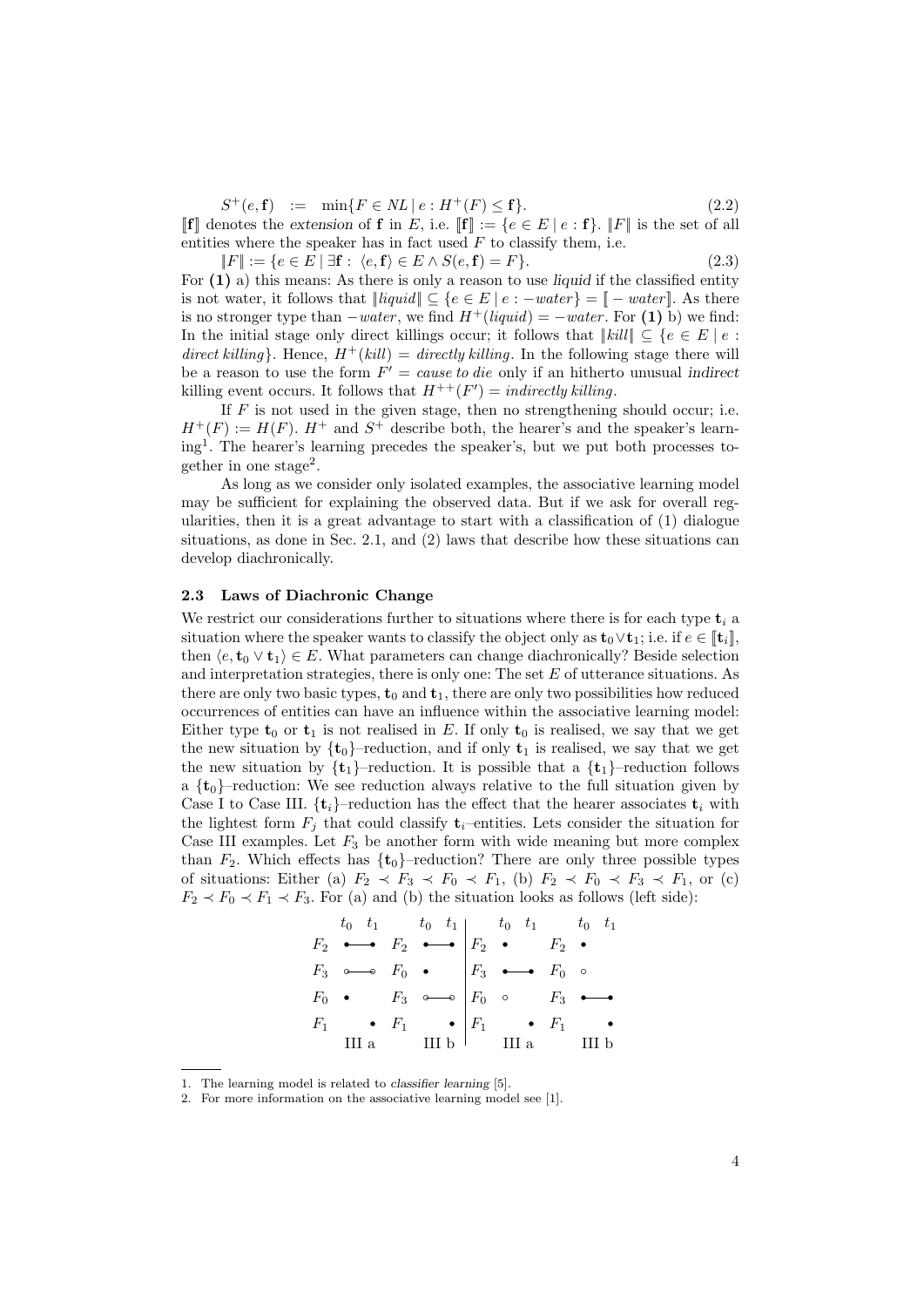The hollow bullets mean that the speaker has never a reason to choose the respective form.  $\{t_0\}$ –reduction means that the hearer learns to associate  $t_0$  with the least complex form  $F_2$ . The situation resulting from learning is depicted at the right side. We see that a Case II situation has emerged. For (c)  $\{t_0\}$ -reduction would lead to a Case I situation. (1) b) is an example for III (a), and if we set  $F_3 :=$ Inhabitant of the American continent, then  $(1)$  c) is an example for III (c).

For Case II there can only be two further sub–cases: Either (a)  $F_0 \prec F_2 \prec$  $F_3 \prec F_1$ , or (b)  $F_0 \prec F_2 \prec F_1 \prec F_3$ . For Case I there is only one:  $F_0 \prec F_1 \prec F_2 \prec F_2$  $F_3$ . Reduction and subsequent associative learning yields the following list of laws:

Reduction Laws:

- (R1) II situations turn by  $\{t_1\}$ –reduction into I situations where  $F_2$  is associated with  $t_1$  and  $F_3$  is the lightest expression with meaning  $t_0 \vee t_1$ .
- (R2) III a) situations turn by  $\{t_i\}$ –reduction into II situations where  $F_2$  is associated with  $t_i$  and  $F_3$  is the lightest expression with meaning  $t_0 \vee t_1$ .
- (R3) III b) situations turn by  $\{t_0\}$ –reduction into II situations where  $F_2$  is associated with  $t_0$  and  $F_3$  is the lightest expression with meaning  $t_0 \vee t_1$ .
- (R4) III b) situations turn by  $\{t_1\}$ -reduction into I situations where  $F_2$  is associated with  $\mathbf{t}_1$  and  $F_3$  is the lightest expression with meaning  $\mathbf{t}_0 \vee \mathbf{t}_1$ .
- (R5) III c) situations turn by  $\{t_i\}$ –reduction into I situations where  $F_2$  is associated with  $\mathbf{t}_i$  and  $F_3$  is the lightest expression with meaning  $\mathbf{t}_0 \vee \mathbf{t}_1$ .

The classification of the resulting state is again meant to be correct up to suitable renaming. The effect of  $\{t_1\}$ –reduction in Case II situations is the same as the effect of simple associative learning without reduction. Hence,  $(R1)$  is covered by the following law:

#### Law of Associative Learning:

(A) Case II situations turn into Case I situations where  $F_2$  is associated with  $t_1$ and  $F_3$  is the lightest expression with meaning  $\mathbf{t}_0 \vee \mathbf{t}_1$ .

In all other cases the resulting situation is the same as the original one. Now it is not difficult to see how and when we can derive the effects of Horn's division of pragmatic labour for Blutner-squares (2). We need an initial situation with two co–extensive forms  $F_2$  and  $F_3$  which can develop into a Case I situation where  $F_2$ is interpreted either as  $t_0$  or  $t_1$ , and  $F_3$  as the other one. There are only two such situations: Case III a) and Case III b) situations. For Case III a) the desired Case I situation emerges by a three–stage process:



The second reduction law  $(R2)$  implies that the situation on the left side turns into the situation in the middle by  $\{t_0\}$ –reduction. The case for  $\{t_1\}$ –reduction is symmetric. Then, either by the first reduction law, or by the law of associative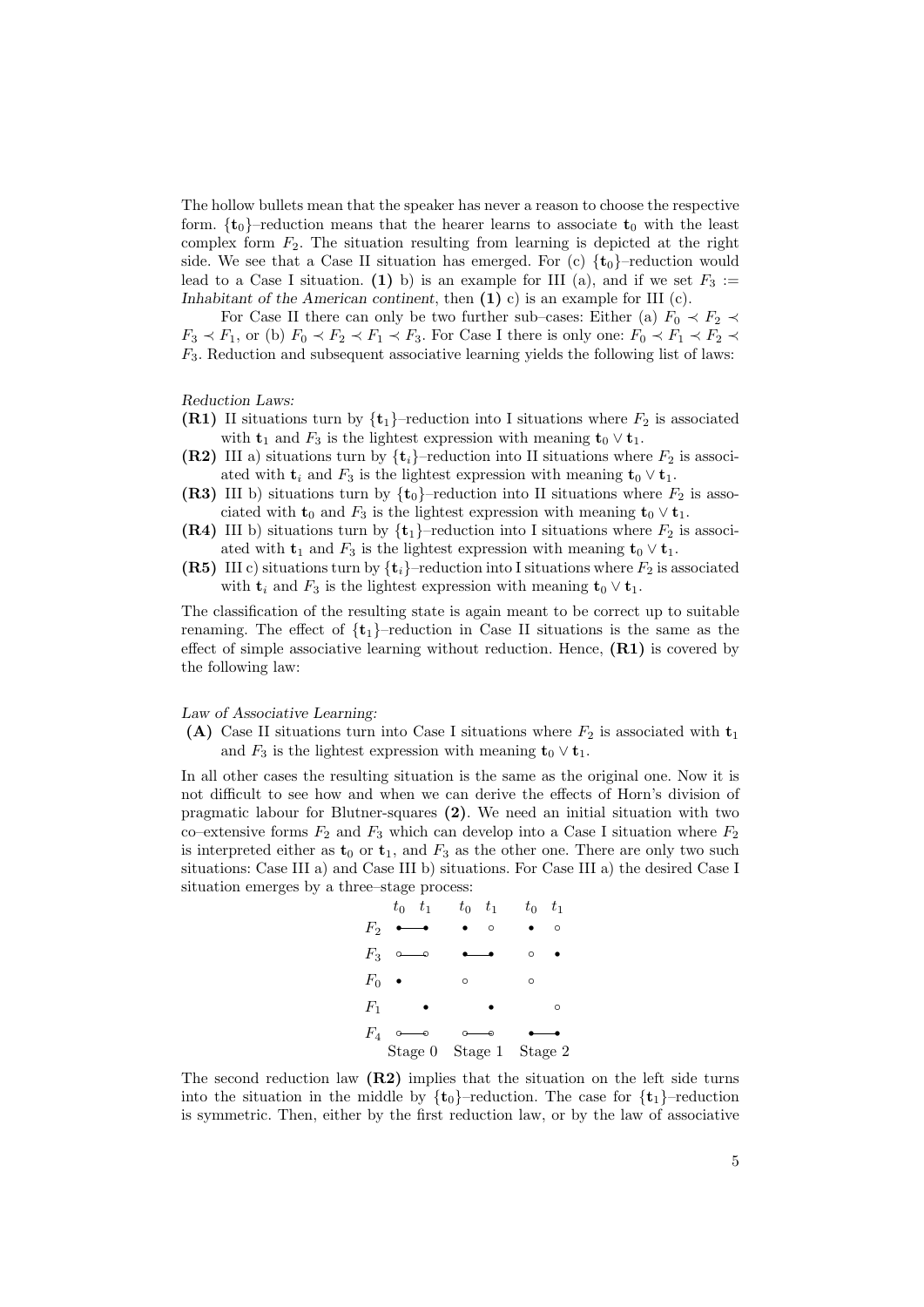learning, the situation in the middle turns into the situation on the right. The hollow bullets in the rows for  $F_2$  and  $F_3$  should indicate that the respective type is still part of the semantic meaning of the form but it is excluded from its actual default interpretation. The case for III b) differs from III a) because the first reduction must be a  $\{t_0\}$ –reduction. The first two rows of Stage 0 form a Blutner square (2). Let us call a situation like that represented by the first two rows in Stage 2 a Horn situation. Blutner's principle of weak optimality diachronically interpreted predicts that the Blutner square in Stage 0 develops into a Horn situation. We can recover this principle as follows:

The Emergence of Horn Situations: A Horn situation can only develop out of III a) and III b) examples. It emerges as the result of the following two processes:

III a—
$$
{t_i}
$$
-red.  $\longrightarrow$  II  ${t_{1-i}}$ -red./learn.   
 Horn Sit.  
III b— ${t_0}$ -red.  $\longrightarrow$  II  ${t_1}$ -red./learn.   
 Horn Sit.

We can also see the result of turning a Case II example into a Case I example as a Horn situation. In this extended sense, there are three types of situations which can develop into Horn situations. For other situations, or other processes we get counter examples for Horn's division of pragmatic labour.

## 3 Conclusions

The diachronic learning model allows only to calculate the associated meaning for each form separately. In comparison, the approach using diachronic laws is much easier to handle and it allows characterising global rules for meaning shifts more straightforwardly. E.g. we did show how and when Horn situations can emerge out of Blutner-squares. Compared to Horn's principle and the principle of weak optimality the diachronic laws have an additional empirical justification because they are derived from an underlying learning theory. They avoid the problem of over–generation and lead to different empirical predictions for when meaning shifts can occur and when not.

## References

- [1] A. Benz (2003): Partial Blocking, Associative Learning, and the Principle of Weak Optimality; In: J. Spenader, A. Eriksson, Ö. Dahl (eds.): Proceedings of the Stockholm Workshop on Variation within Optimality Theory, pp. 150-159; Stockholm.
- [2] R. Blutner (2000): Some Aspects of Optimality in Natural Language Interpretation; In: Helen de Hoop & Henriette de Swart (eds.) Papers on Optimality Theoretic Semantics. Utrecht Institute of Linguistics OTS, December 1999, pp 1-21. Also: Journal of Semantics 17, pp. 189-216.
- [3] L. Horn (1984): Towards a new taxonomy of pragmatic inference: Q–based and R–based implicature; In: D. Schiffrin (ed.): Meaning, Form, and Use in Context: Linguistic Applications, Georgetown University Press, Washington, pp. 11–42.